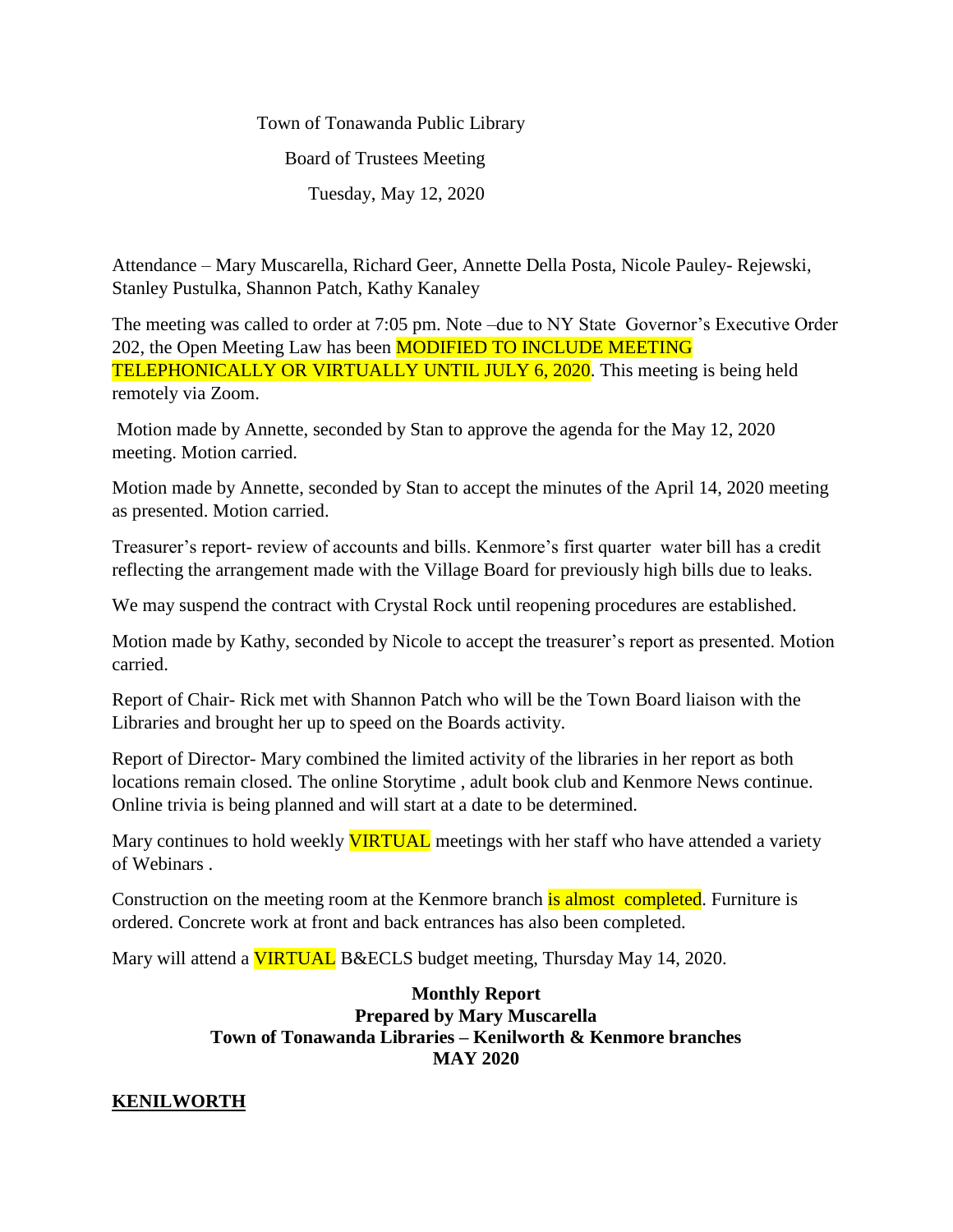#### **Statistics**

#### **Changes from May 2019 to May 2020**

- Circulation -100% (contracting library average -100%)
- Visitor count: -100% (contracting library average -100%)
- PAC: -100% (contracting library average -100%)
- WiFi: -83.9% (contracting library average -85.4%)
- Number of programs 19 (16 in May 2019)
- Attendance at programs: -- (-- in May 2019)

#### **In Library Programs:**

**NONE**

**Tutoring Sessions:**

There were no tutoring sessions in May.

**Adult Technology Programs: NONE**

**Tours/Outreach: NONE**

**Displays: NONE**

**Community Room Use:**

**NONE**

**Other:**

**Materials Budgets:**

 $MAT = $4066 (-1342 spent) = $2724$  $AV = $1400 (-$61 spent) = $1339$ 

Candy bar sales May  $2020 = $00 (YTD= $69)$ Discarded materials sales May 2020 = \$00 (YTD=\$192) Donations May  $2020 = $00 (YTD = $48)$ Book Bags May 2020 = \$00 (YTD=\$38)

# **KENMORE**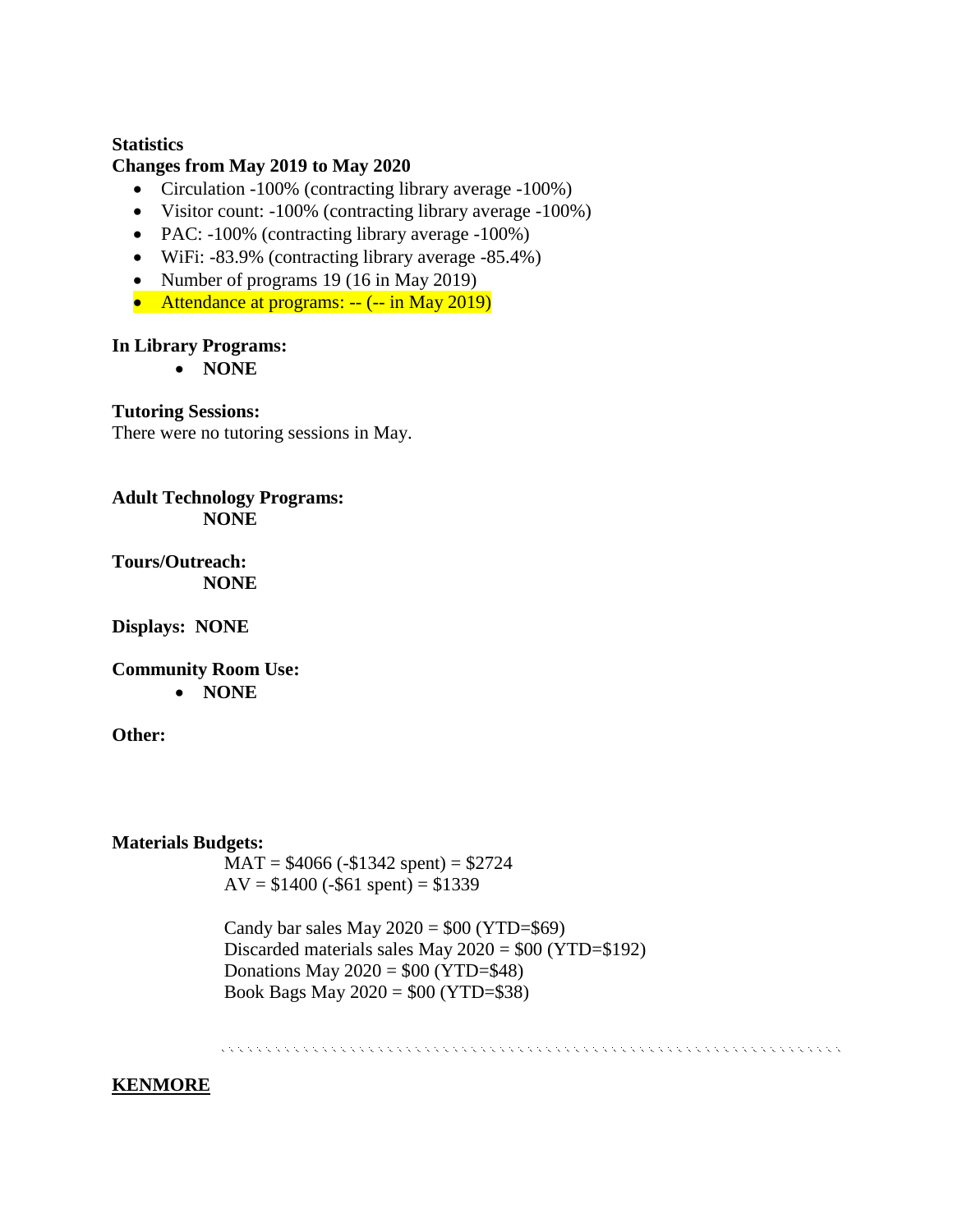# **Statistics**

## **Changes from May 2019 to May 2020**

- Circulation: -100% (contracting library average -100%)
- Visitor Count: -100% (contracting library average -100%)
- PAC: -100% (contracting library average -100%)
- WiFi: -81.6% (contracting library average -85.4%)
- Number of programs: 31 (48 in May 2019)
- Attendance at programs: --(---in May 2019)

#### **In Library programs NONE**

# **Virtual programs:**

- **'Facebook live storytime',** facilitated by **Nicole Brown,** was held on Tuesdays and Thursdays at 10:30am. These storytimes were viewed 1,441 times in the month of May.
- **Zoom Book Club meeting,** facilitated by **Director Mary Muscarella,** was held on Wednesday, May  $6<sup>th</sup>$ . There were 3 participants.
- **'At-Home Facebook Challenges'**, facilitated by **Librarian Jill Jablonski**, were posted every Wednesday. These posts reached a total of 971 patrons.
- **'Social Saturdays' Facebook posts,** facilitated by **Library Associate Margaret Kunz,**  were posted every Saturday. These posts reached a total of 1,981 patrons.
- **'Sending Sunshine to Seniors' postcard writing campaign,** facilitated by **Librarian Kathy Galvin,** reached a total of 363 people.

# **Tutoring:**

• There were no tutoring sessions at the Kenmore library in May.

#### **Adult Technology programs/Assistance:**

**NONE**

#### **Tours/Outreach:**

**NONE**

# **Displays:**

**NONE**

# **Other:**

• The Town of Tonawanda Public Libraries continued to be closed to the public through the month of May due to COVID-19 precautions.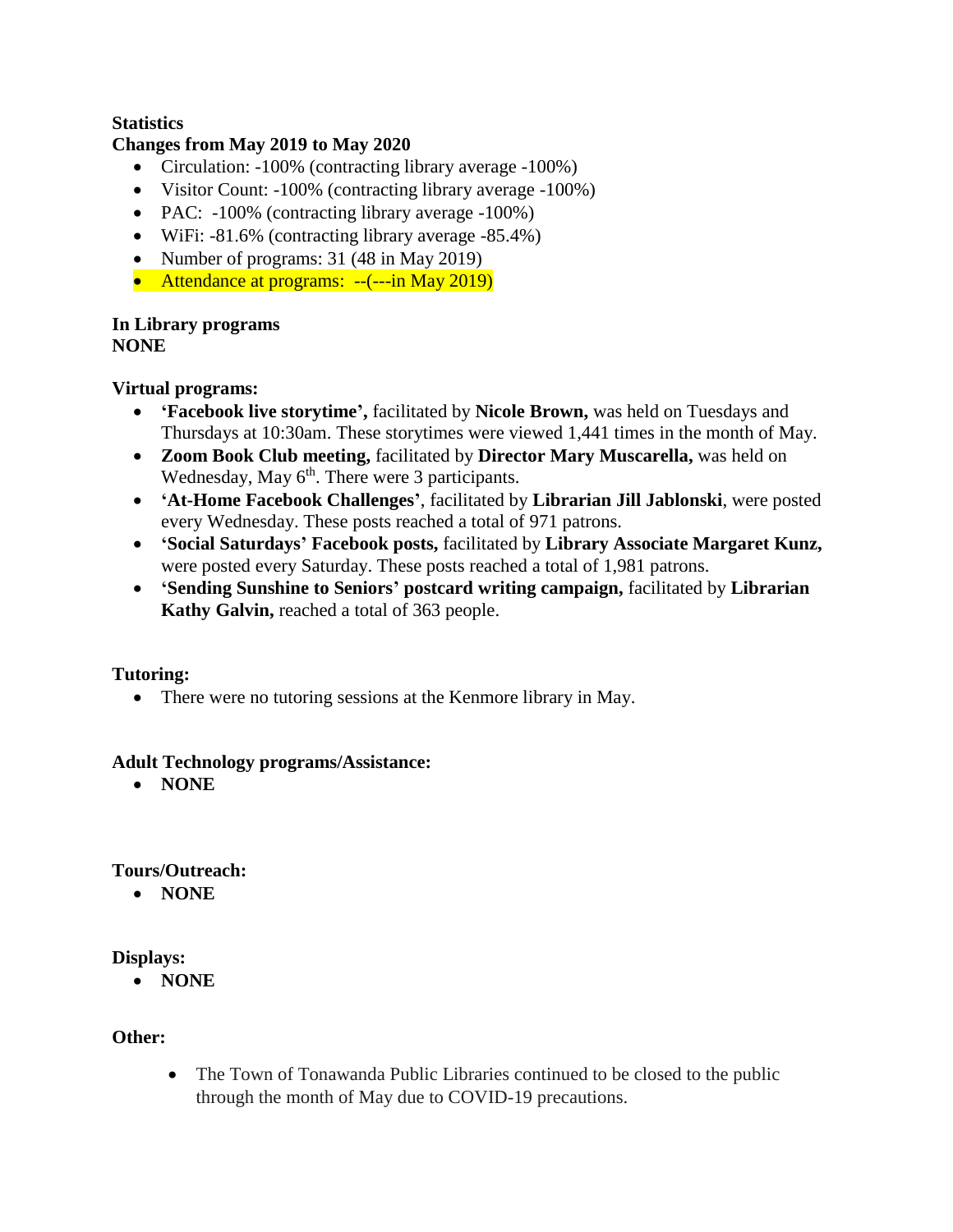Full-time staff and part-time librarian staff started working in the building the week of 5/25 to prepare for pickup service to the public as part of Phase 1.

## **Community Room Use: NONE**

## **Materials Budgets:**

 $MAT = $8039 (-$3212 spent) = $4827$  $AV = $2705$  (nothing spent) = \$2705

Candy bar sales for May  $2020 = $00$  (YTD= $$256$ ) Discarded materials sale for May  $2020 = $00$  (YTD= $$174.05$ ) Donations May  $2020 = $00 (YTD = $58.26)$ Book bag sales in May  $2020 = $00$  (YTD= $$70$ )

## **Meetings/Conferences/Trainings/Presentations:**

- **Staff meetings (for all staff) via Zoom,** facilitated by **Director Mary Muscarella,** were held on May 1<sup>st</sup>, May  $8^{th}$  & May  $21^{st}$ .
- Staff meeting for full time staff and part time librarians via Zoom, facilitated by Director Mary Muscarella, was held on Tuesday, May 26<sup>th</sup>.
- **Organizing Your Files and Desktop** webinar, viewed by **Librarian Kathy Galvin.**

**Escape the Library** webinar viewed by **Librarian Kathy Galvin**

Unfinished Business- A decision was made to postpone adding any new Board members until such time that our NYS Charter and our bylaws are uniform. Mary is following up with that process which will necessitate staggering of current Board members' terms. Mary will reach out to the 4 interested candidates and let them know there is a delay and to make sure they are still interested.

Shannon reported she is still working with the Town Board for inclusion of the Libraries' Shortel phone system insurance coverage with the Town's policy.

New Business- Review and discussion of the proposed reopening post Covid 19. The Libraries should be part of the State's Phase 2 plan. It is expected that social distancing, wearing masks, sanitizing and reducing available materials such as magazines and newspaper will need to be implemented. Mary is in constant contact with Central on plans to reopen. The possibility of curbside pickup was discussed with having available WIFI outside of both libraries. Shannon will investigate the use of Town picnic tables and benches as people wait for materials they ordered or eventually for entrance to the building as again, special procedures will have to be implemented.